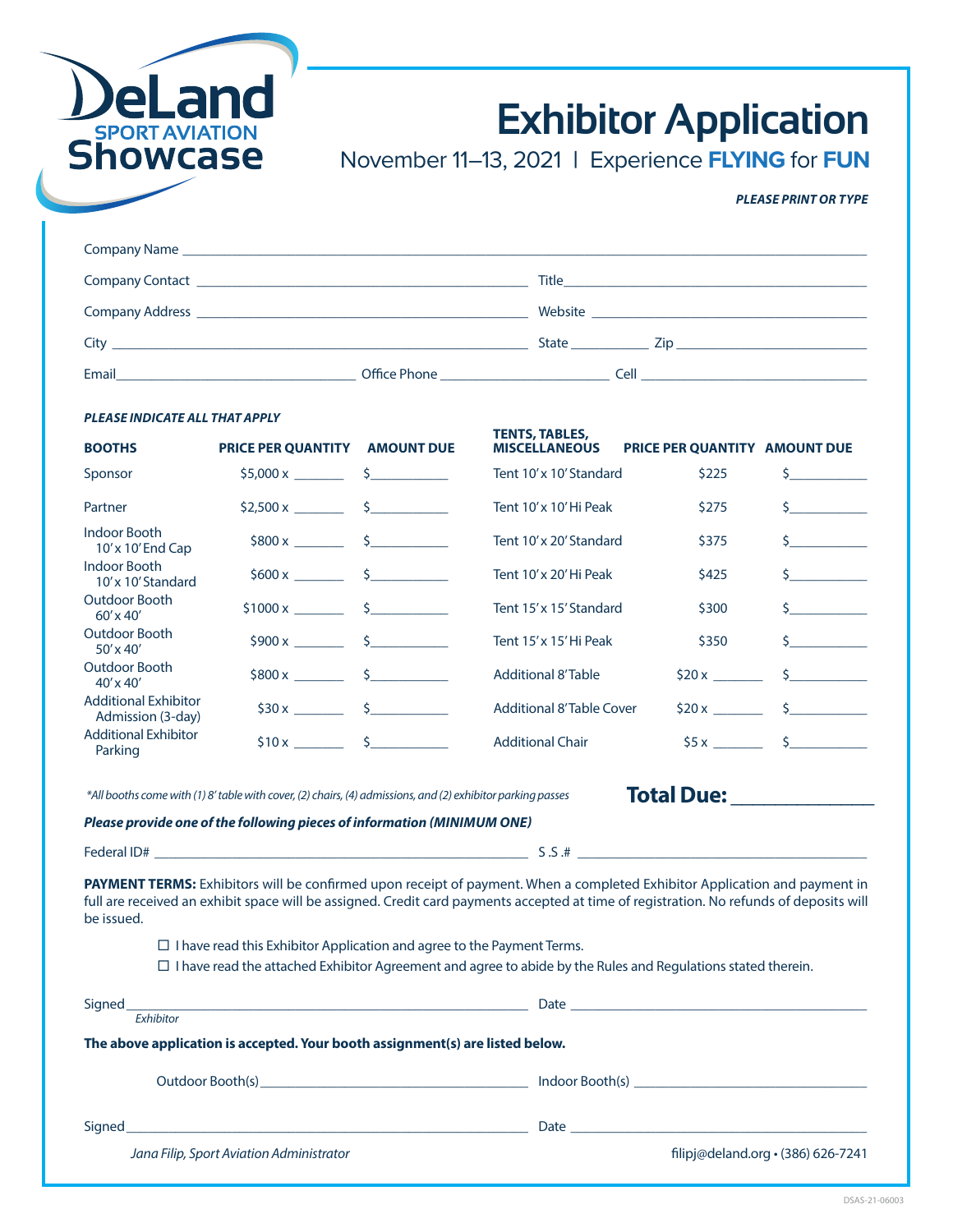

# **Exhibitor Application**

November 11–13, 2021 **|** Experience **FLYING** for **FUN**

*THIS AGREEMENT* is entered into between the CITY OF DELAND (which operates the DELAND MUNICIPAL AIRPORT and the DELAND SPORT AVIATION SHOWCASE) and EXHIBITOR.

**1. PREMISE.** The City of DeLand is the owner and operator of the DeLand Municipal Airport at which the City of DeLand will operate the DELAND SPORT AVIATION SHOWCASE (hereinafter the "SHOWCASE"). EXHIBITOR wishes to display its goods and services at SHOWCASE. In consideration of the mutual covenants contained herein, and other good and valuable considerations, EXHIBITOR hereby agrees to the following terms and conditions.

**TERMS.** This contract shall commence on November 10, 2021 and end on November 14, 2021.

### **Showcase Dates**

| Wednesday | November 10, 2021 | Set Up Day 9:00 am - 5:00 pm                            |
|-----------|-------------------|---------------------------------------------------------|
| Thursday  | November 11, 2021 | Show $9:00 \text{ am} - 5:00 \text{ pm}$                |
| Friday    | November 12, 2021 | Show $9:00 \text{ am} - 5:00 \text{ pm}$                |
| Saturday  | November 13, 2021 | Show $9:00 \text{ am} - 5:00 \text{ pm}$                |
| Sunday    | November 14, 2021 | Additional Demo Day and Tear Down Day 9:00 am – 5:00 pm |

## **Exhibit Booths**

EXHIBITOR may enter that portion of the DeLand Municipal Airport specifically designated by the City of DeLand for the SHOWCASE on Wednesday, November 10, 2021 to set up for the SHOWCASE and must fully exit the said area by 5:00 pm on Sunday, November 14, 2021. EXHIBITOR shall keep the booth clean, safe and sanitary at all times. EXHIBITOR will utilize the assigned booth location as listed. The SHOWCASE officials reserve the right to make relocation of any exhibit.

#### **Assignment**

EXHIBITOR shall not assign or sublease this Agreement nor sublet or share any space provided hereunder in whole or part, nor display, license, rent or sell any goods other than those manufactured, licensed, rented or sold by the EXHIBITOR in the regular course of EXHIBITOR's business. Please note the close time on the final day is 5:00 pm. Early tear down is prohibited. Vehicles are not permitted to enter the Showcase Field until 5:00 pm on Saturday for tear down.

#### **Vehicles**

*Access:* during Showcase hours (Thursday, Friday, and Saturday) vehicle access is permitted before 9:00 am and after 5:00 pm. Vehicles will not be permitted to remain on or at Exhibit Booths during the show day. Any vehicle outside the designated parking area(s) will be towed at owner's expense.

*Parking:* Exhibitors will be issued vehicle parking passes according to exhibitor contract. Additional parking passes may be purchased at the time of booth payment or on-site at Exhibitor Check-In/Support until all passes are sold. Exhibitor parking is located adjacent to Showcase Field with direct access from the parking lot onto the Showcase Field.

*Booth Parking:* Outdoor Exhibitors may, with prior approval from Showcase Officials, park an RV on its Exhibit Booth if the RV is an essential component of the exhibitor, with the final determination made by the Showcase Official. Passenger vehicles will not be allowed at or on Exhibit Booths. Additionally, all trucks w/ trailers and/or trailers must park in the designated storage area at the back of the Exhibitor Parking lot. Vehicles improperly parked will be towed at owner's expense. *No overnight camping will be permitted in the showcase parking lots.*

## **Security**

Security personnel will be on duty 24 hours a day beginning on the evening of Set Up Day and ending on the morning of Tear Down day.

## **Fees**

EXHIBITOR agrees to pay City of DeLand for the booth(s) as listed on the Exhibitor Application. Booth(s) will be assigned and confirmed upon receipt of payment in full by the DeLand Sport Aviation Showcase Office. *Exhibitor fees are non-refundable.*

# **Florida Sales Tax**

Payment of Florida State Sales Tax on EXHIBITOR transactions is the exclusive responsibility of the EXHIBITOR. Information on regulations can be obtained from: Florida Department of Revenue, Registration Information, 5050 W. Tennessee St., Tallahassee, FL 32399-0100 or 850-488-9750.